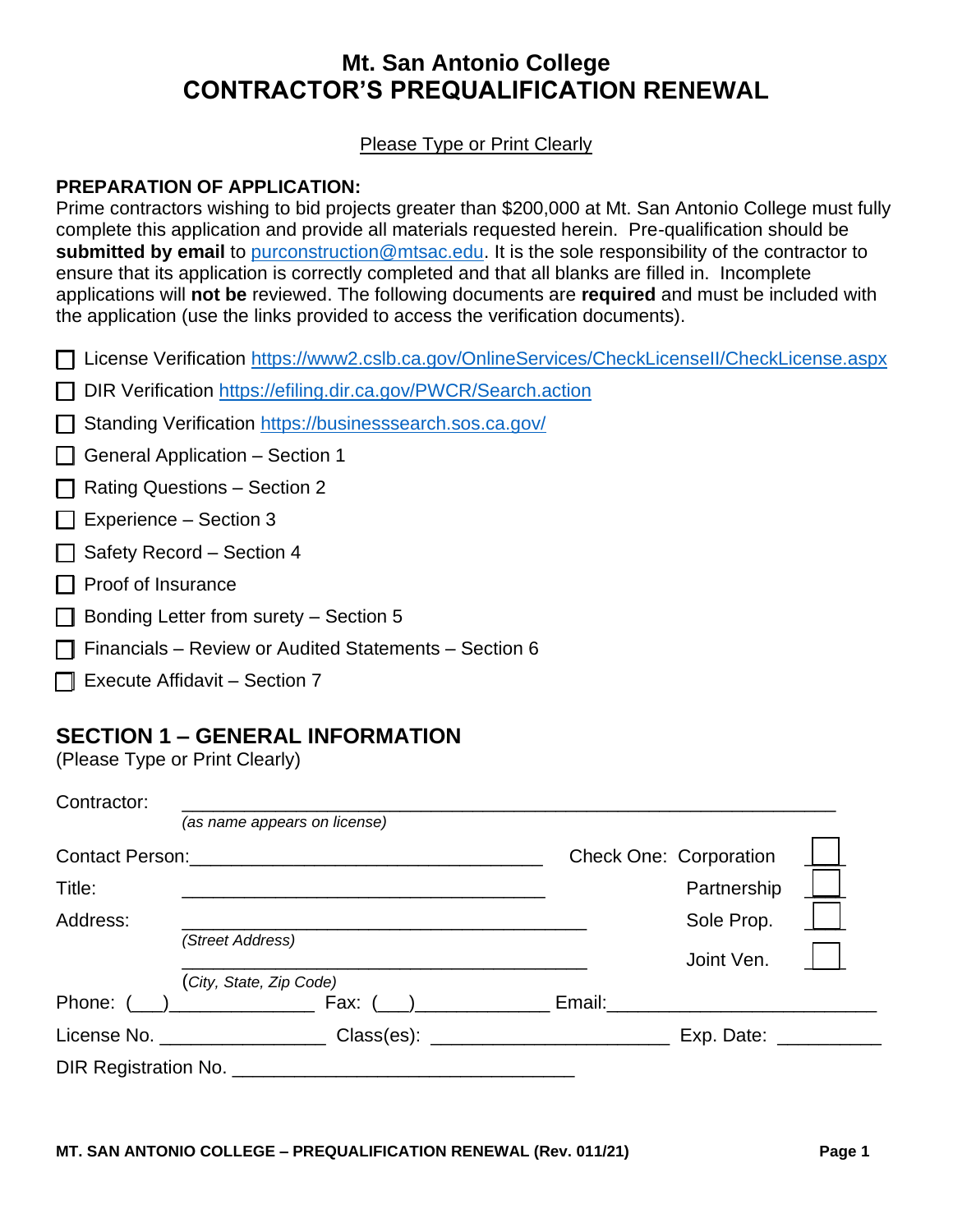# **SECTION 2 – RATING QUESTIONS**

## **Highest Possible Rate = 86 Points.**

**A score less than 70 points disqualifies you from bidding projects proposed by Mt. San Antonio College that use this prequalification process as a condition of bidding.** 

| Question                                                                                                                                                                                                                                                                                              | <b>Response</b>                                    | Points<br>(For Office Use<br>Only) |
|-------------------------------------------------------------------------------------------------------------------------------------------------------------------------------------------------------------------------------------------------------------------------------------------------------|----------------------------------------------------|------------------------------------|
| 1. How many years has your firm been in business in<br>California as a contractor under your present<br>business name and license number?<br>(less than 3 Yrs. = 1 pt., 3-6 Yrs. = 3 pts., $6+$ = 5 pts.)                                                                                             | Years                                              | pts.                               |
| 2. How many years' experience does your RMO/<br>RME have as a licensed contractor?<br>(less than 3 Yrs. = 1 pt., 3-6 Yrs. = 3 pts., $6+$ = 5 pts.)                                                                                                                                                    | Years                                              | pts.                               |
| 3. Is your firm and RMO/RME in good standing with<br>the Contractors State License Board, or have they<br>ever had their contractor's licenses suspended,<br>put on probation, or revoked? (Check One)<br>(Revoked = 0 pts., suspended = $2$ pts., probation = $3$ pts.,<br>good standing $= 5$ pts.) | Good Standing<br>Suspended<br>Probation<br>Revoked | pts.                               |
| 4. How many years has your firm performed<br>construction work under the California Division of<br>the State Architect (DSA) rules and regulations?<br>(less than 3 Yrs. = 1 pt., 3-6 Yrs. = 3 pts., $6+$ = 5 pts.)                                                                                   | Years                                              | pts                                |
| 5. How many stop notices have been defended in<br>court by your firm and proceeded to judgment<br>against your firm and/or the owner in the last<br>year?<br>$(0 = 6 \text{ pts.}, 1-3 = 4 \text{ pts.}, >3 = 0 \text{ pts.})$                                                                        | <b>Stop Notices</b>                                | pts                                |
| 6. How many legal proceedings, including arbitration,<br>has your firm initiated against an owner in the last<br>year?<br>$(0 = 6 \text{ pts.}, 1-3 = 4 \text{ pts.}, >3 = 0 \text{ pts.})$                                                                                                           | <b>Legal Proceed</b>                               | pts                                |
| 7. Has an owner ever declared your firm in default on<br>a project last year?<br>$(Yes = 0 pts., No = 5 pts.)$                                                                                                                                                                                        | Yes<br>$\Box$ No                                   | pts                                |
| 8. Has your firm been assessed liquidated damages<br>in the last year?<br>$(Yes = 0 pts., No = 6 pts.)$                                                                                                                                                                                               | Yes<br><b>No</b>                                   | pts                                |
| 9. Has an owner demand on your payment or<br>performance bonds last year?<br>$(Yes = 0 pts., No = 6 pts.)$                                                                                                                                                                                            | Yes<br><b>No</b>                                   | pts                                |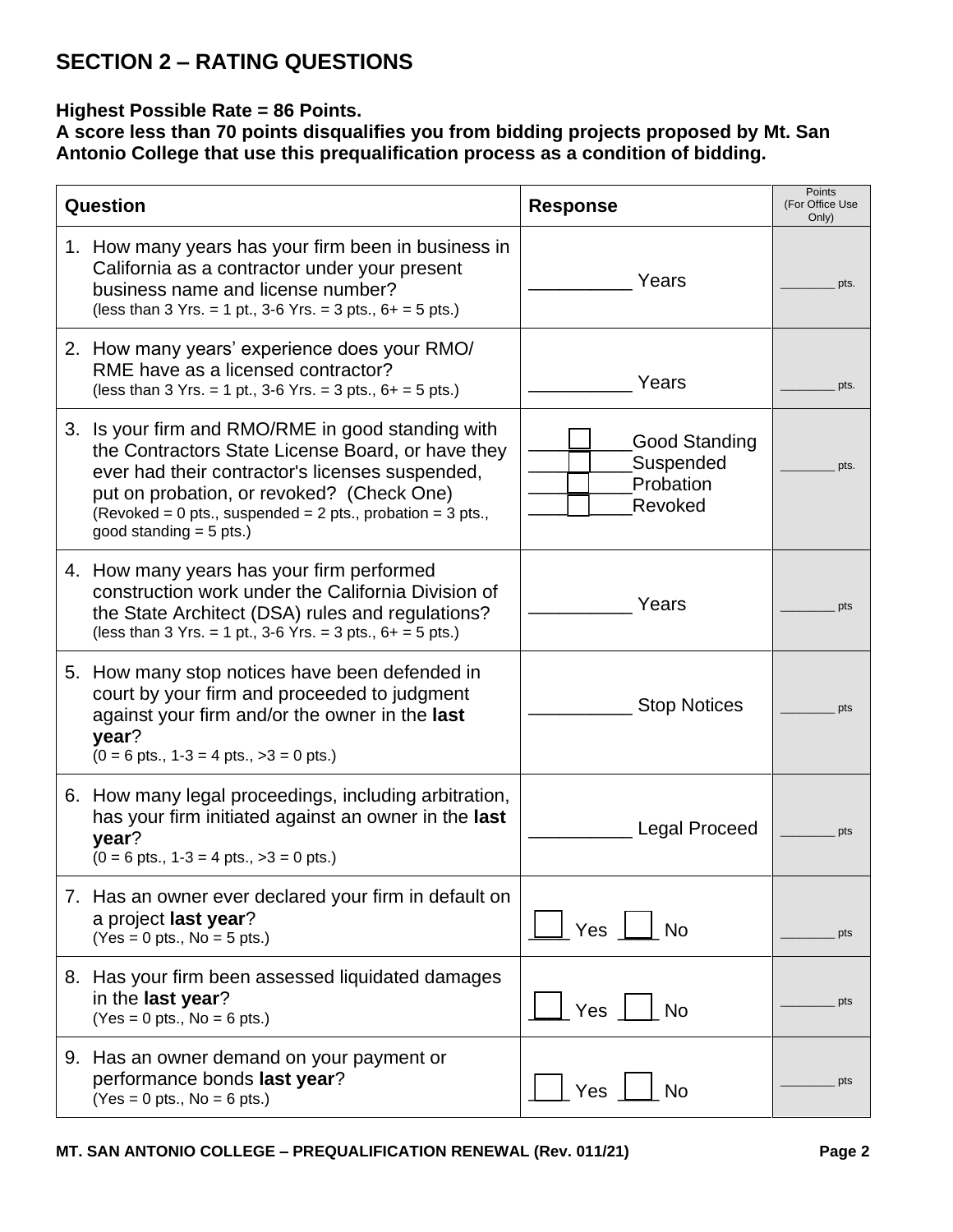| Question                                                                                                                                                                                                                                                                             | <b>Response</b>                | Points<br>(For Office Use<br>Only) |
|--------------------------------------------------------------------------------------------------------------------------------------------------------------------------------------------------------------------------------------------------------------------------------------|--------------------------------|------------------------------------|
| 10. Has your firm had insurance terminated by a<br>carrier in the last year due to an excessive claims<br>history and/or nonpayment of premium?<br>$(Yes = 0 pts., No = 5 pts.)$                                                                                                     | Yes<br><b>No</b>               | pts                                |
| 11. How many OSHA citations has your firm received<br>in the last year?<br>$(0 = 5 \text{ pts.}, 1 - 3 = 3 \text{ pts.}, >3 = 0 \text{ pts.})$                                                                                                                                       | <b>Citations</b>               | pts                                |
| 12. Does your firm currently have a safety plan which<br>complies with the current OSHA standards?<br>$(Yes = 2 pts., No = 0 pts.)$                                                                                                                                                  | Yes<br><b>No</b>               | pts                                |
| 13. What is your current Worker's Compensation<br><b>Experience Modification Rate (EMR)?</b><br>$(<1 = 5$ pts., $1.0 - 1.5 = 3$ pts., $1.6 - 2.0 = 2$ pts., $>2 = 0$ pts.)                                                                                                           | Rate                           | pts                                |
| 14. How many school projects has your firm<br>completed in California in the past 5 years?<br>$(5+ = 5 \text{ pts.}, 4 = 4 \text{ pts.}, 3 = 3 \text{ pts.}, 2 = 2 \text{ pts.}, 1 \text{ or less } = 0$<br>pts.)                                                                    | <b>School Work</b>             | pts                                |
| 15. Within the past year, have any of your employees<br>or another entity filed a complaint against your firm<br>with the California Contractors State License<br>Board? If yes, how many complaints were filed?<br>$(No = 5 pts., 1 = 4 pts., 2 = 3 pts., 3 = 2 pts., >3 = 0 pts.)$ | Yes No<br>Complaints           | pts                                |
| 16. Within the past year, have any of your employees<br>filed a complaint with the Labor Board? If yes,<br>how many complaints were filed?<br>$(No = 5 pts., 1 = 4 pts., 2 = 3 pts., 3 = 2 pts., >3 = 0 pts.)$                                                                       | Yes<br><b>No</b><br>Complaints | pts                                |
| 17. Has your firm or any principals of your firm* been<br>cited or found guilty of violating any federal, state<br>or local law, rule or regulation regarding a<br>construction contract?<br>$(Yes = 0 pts., No = 5 pts.)$                                                           | Yes $\Box$ No                  | pts                                |
| * Principals of the firm are defined as any officers, directors, partners,<br>RMO/RMEs, or any others having an ownership interest in the firm.                                                                                                                                      |                                | <b>TOTAL</b><br><b>POINTS</b>      |

## **If you answered "Yes" to questions 6-11, and/or 15-17, you must attach an explanation for each on a separate sheet.**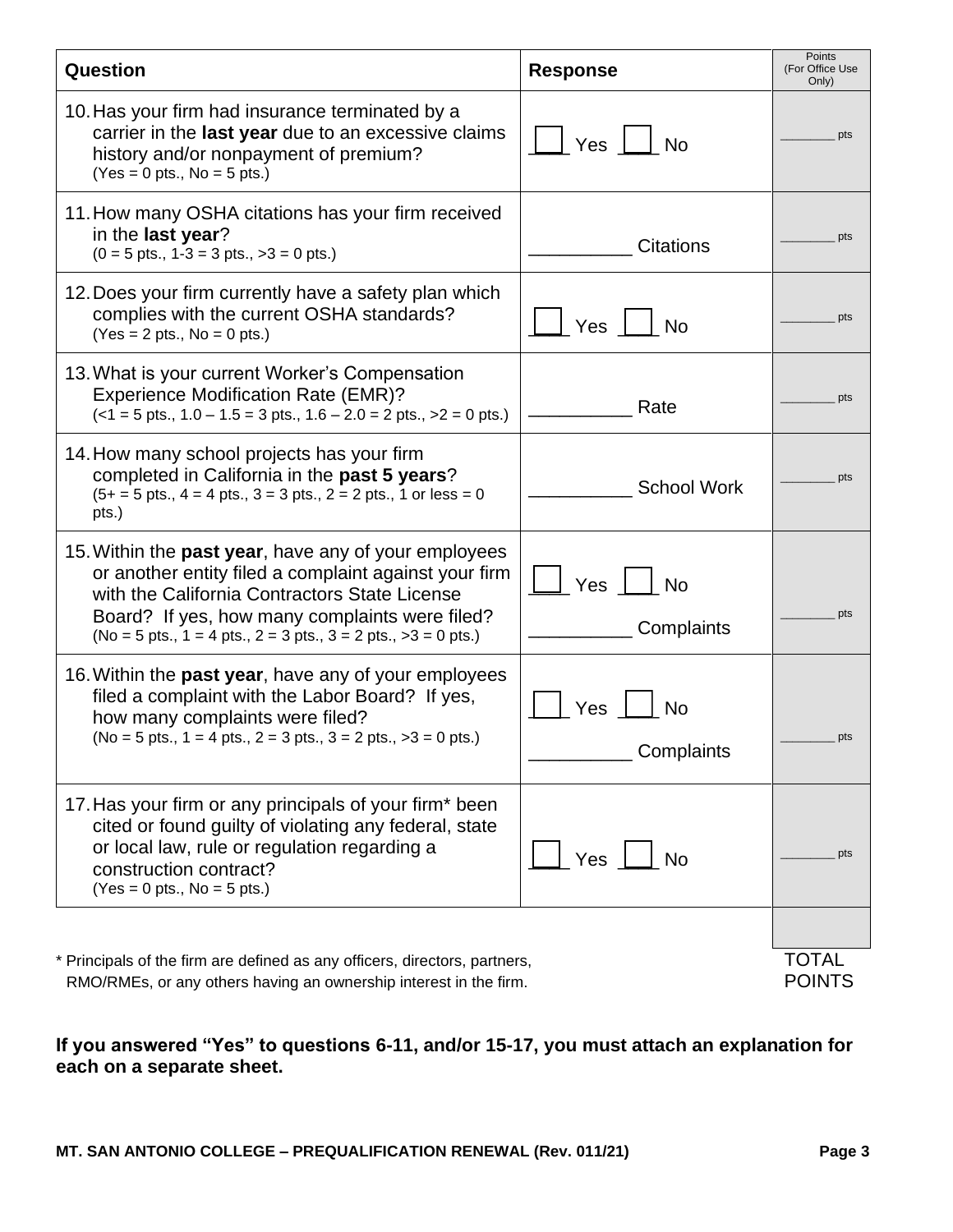# **SECTION 3 - PERFORMANCE**

1. What size projects do you feel your company can undertake: Single job: \$\_\_\_\_\_\_\_\_\_\_\_\_\_\_\_\_\_\_ Total work in progress: \$\_\_\_\_\_\_\_\_\_\_\_\_\_\_\_\_

2. List the largest **public works** contracts completed in the past year:

| <b>Owner Information</b><br><b>Project Manager</b><br>(PM) not from your<br>company |                          | <b>Project Name/</b><br><b>Job Description</b> | <b>Contract</b><br><b>Amount/Completion</b><br><b>Date</b> |
|-------------------------------------------------------------------------------------|--------------------------|------------------------------------------------|------------------------------------------------------------|
| Owner:                                                                              | PM Company:              |                                                | \$                                                         |
| <b>Owner Contact Name:</b>                                                          | <b>PM Contact Name:</b>  |                                                | <b>Completion Date:</b>                                    |
| <b>Contact Email:</b>                                                               | <b>PM Contact Email:</b> |                                                |                                                            |
| Owner:                                                                              | PM Company:              |                                                | \$                                                         |
| <b>Owner Contact Name:</b>                                                          | <b>PM Contact Name:</b>  |                                                | <b>Completion Date:</b>                                    |
| <b>Contact Email:</b>                                                               | <b>PM Contact Email:</b> |                                                |                                                            |

3. List projects completed for **School Districts**, including community college districts (include Mt. SAC projects), in the past year not listed in #2 above (*Attach separate sheet if needed.)*:

| <b>Owner Information</b>   | <b>Project Manager</b><br>(PM) not from your<br>company | <b>Project Name/</b><br><b>Job Description</b> | <b>Contract</b><br><b>Amount/Completion</b><br><b>Date</b> |  |  |
|----------------------------|---------------------------------------------------------|------------------------------------------------|------------------------------------------------------------|--|--|
| Owner:                     | PM Company:                                             |                                                | \$                                                         |  |  |
| <b>Owner Contact Name:</b> | <b>PM Contact Name:</b>                                 |                                                | <b>Completion Date:</b>                                    |  |  |
| <b>Contact Email:</b>      | <b>PM Contact Email:</b>                                |                                                |                                                            |  |  |
| Owner:                     | PM Company:                                             |                                                | \$                                                         |  |  |
| <b>Owner Contact Name:</b> | <b>PM Contact Name:</b>                                 |                                                | <b>Completion Date:</b>                                    |  |  |
| <b>Contact Email</b>       | <b>PM Contact Email</b>                                 |                                                |                                                            |  |  |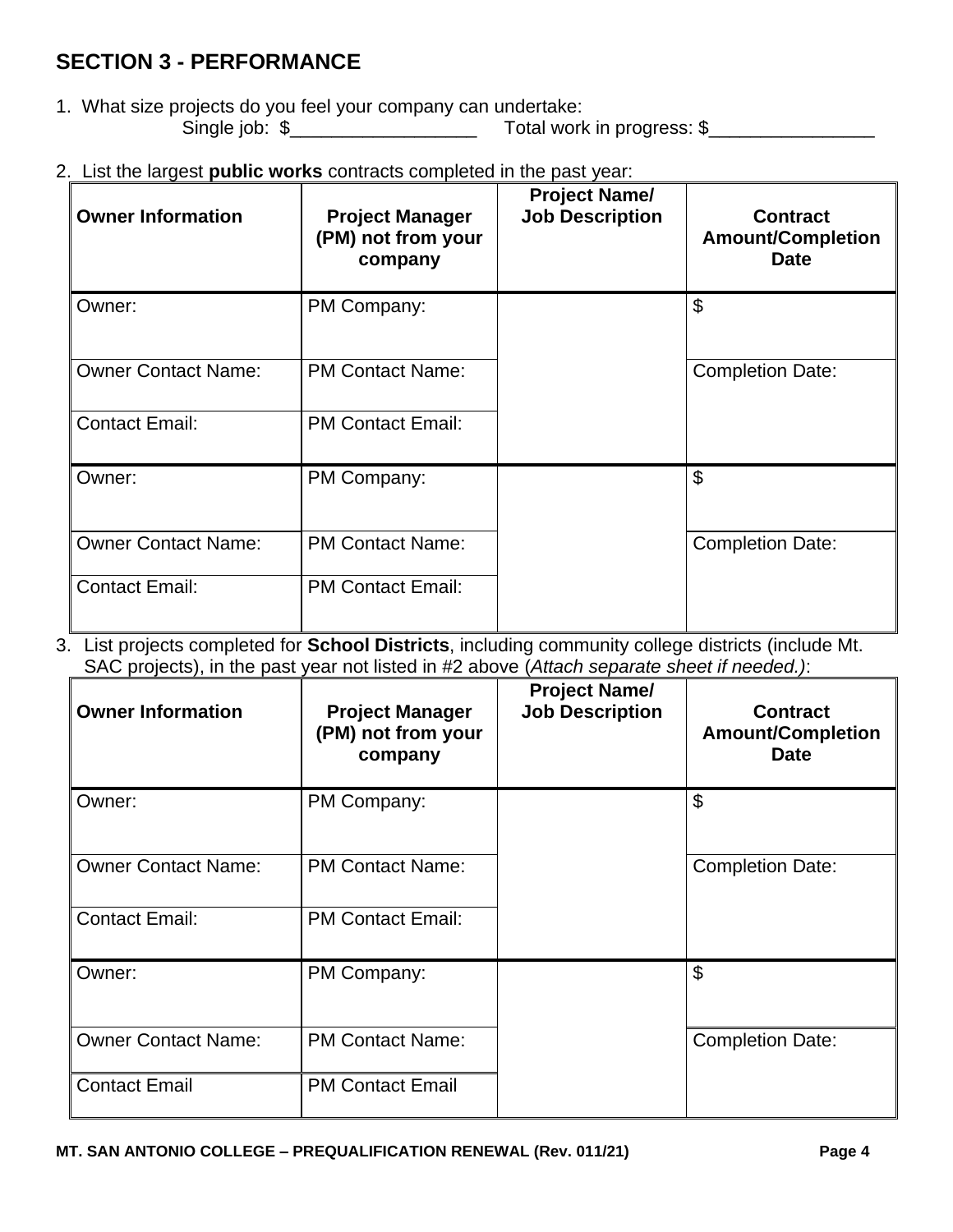| <b>Owner Information</b>   | <b>Project Manager</b><br>(PM) not from your<br>company | <b>Project Name/</b><br><b>Job Description</b> | <b>Contract</b><br><b>Amount/Completion</b><br><b>Date</b> |
|----------------------------|---------------------------------------------------------|------------------------------------------------|------------------------------------------------------------|
| Owner:                     | PM Company:                                             |                                                | \$                                                         |
| <b>Owner Contact Name:</b> | <b>PM Contact Name:</b>                                 |                                                | <b>Completion Date:</b>                                    |
| <b>Contact Email:</b>      | <b>PM Contact Email:</b>                                |                                                |                                                            |

| District Use Only:                                 |              |
|----------------------------------------------------|--------------|
| Two projects used for rating development: Highest: | 2nd Highest: |
|                                                    |              |
|                                                    |              |
|                                                    |              |

## **Survey Questions**

It is important to provide **accurate and current email addresses** on the above tables. Surveys will be sent via email*.* 

 The District will use the following questions to survey randomly selected contacts from **at least 2 completed projects above**. No action on your part is necessary; these questions are for your information only.

 Highest Possible Rate = 110 Points. A score less than 60 points disqualifies you from bidding projects proposed by Mt. San Antonio College that use this prequalification process as a condition of bidding.

- 1. Are there any outstanding stop notices or liens currently unresolved on contracts that have had notices of completion recorded for more than 90 days? (1 point for each is deducted from overall score.)
- 2. Did the contractor provide adequate personnel? (Max. 10 points)
- 3. Did the contractor provide adequate supervision? (Max. 10 points)
- 4. Was there adequate equipment provided on the job? Max. 10 points)
- 5. Was the contractor timely in providing submittals, reports, and other paperwork, including change order paperwork? (Max. 10 points)
- 6. Was the contractor timely in completing the project? (Max. 10 points)
- 7. Were there excessive change orders on the job that can be faulted to the Contractor or his subcontractors? (Max. 10 points)
- 8. When a change order was issued, did the contractor perform the work well, and did it integrate into the existing work easily? (Max. 10 points)
- 9. How has the contractor been performing in taking care of warranty items? (Max. 10 points)
- 10. Did you have difficulty with claims? (Max. 10 points)
- 11. How would you rate the contractor's overall performance? Would you want to work with them again? (Max 10 points)
- 12. Does this contractor pay his bills from subcontractor/suppliers on time? (Max 10 points)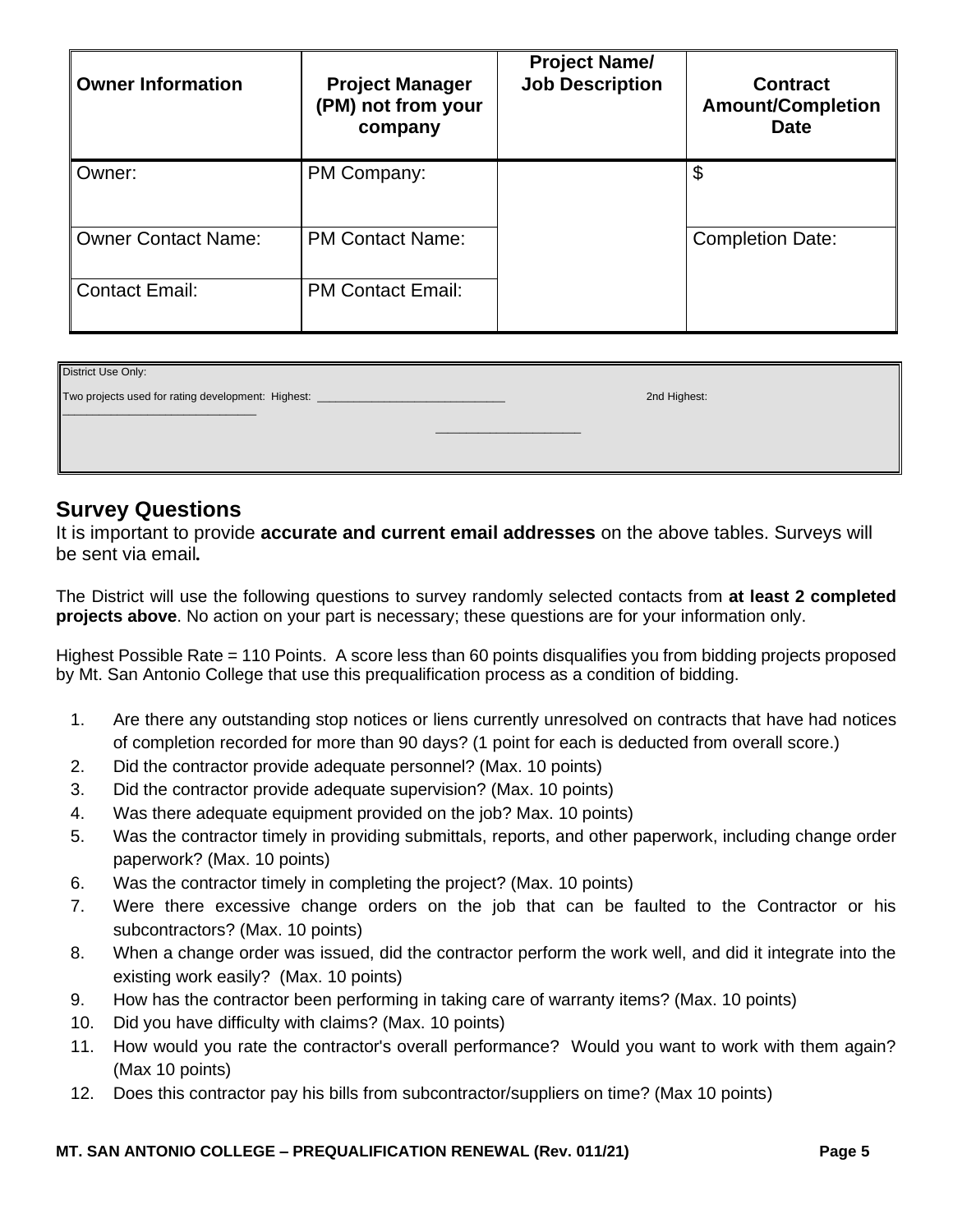# **SECTION 4 – SAFETY RECORD**

1. List your firm's Workers Compensation Experience Modification Rate (EMR) for the three (3) most recent years. Your EMR should be obtained from your insurance agent.

YR\_\_\_\_ EMR \_\_\_\_\_\_\_\_ YR\_\_\_\_ EMR \_\_\_\_\_\_\_\_ YR\_\_\_\_ EMR \_\_\_\_\_\_\_\_

2. Use the three (3) most recent years' OSHA No. 200 log to fill in the following required information:

|                                                                                                                     | $YR -$ | YR-     | YR-       |           |
|---------------------------------------------------------------------------------------------------------------------|--------|---------|-----------|-----------|
| Number of fatalities:                                                                                               |        |         |           |           |
| Number of workdays lost:                                                                                            |        |         |           |           |
| No. of lost time due to accidents:                                                                                  |        |         |           |           |
| No. of restricted workday cases:                                                                                    |        |         |           |           |
| No. of medical attention cases:                                                                                     |        |         |           |           |
| Approximate number of employee (direct hire)<br>hours worked (do not include any non-work time<br>even though paid) |        |         |           |           |
| 3. Do you hold safety meetings for field supervisors and employees?                                                 |        |         | Yes       | No        |
| How often?<br><b>Bi-Weekly</b><br>Weekly                                                                            |        | Monthly | As Needed |           |
| 4. Does your company conduct project safety inspections?                                                            |        |         | Yes       | <b>No</b> |
| 5. Does your company have a written safety program?                                                                 |        |         | Yes       | <b>No</b> |
| 6. Does your company have a safety orientation program for new employees?                                           |        |         | Yes       | <b>No</b> |
|                                                                                                                     |        |         |           |           |

 7. State any additional areas of your company's safety program and policies that you feel would be appropriate in the District's evaluation.

**\_\_\_\_\_\_\_\_\_\_\_\_\_\_\_\_\_\_\_\_\_\_\_\_\_\_\_\_\_\_\_\_\_\_\_\_\_\_\_\_\_\_\_\_\_\_\_\_\_\_\_\_\_\_\_\_\_\_\_\_\_\_\_\_\_\_\_\_\_\_\_\_\_\_\_\_\_\_** 

# **INSURANCE**

|                           |  | Do you currently have a minimum of \$1,000,000 Combined Comprehensive Single Limit Liability |  |
|---------------------------|--|----------------------------------------------------------------------------------------------|--|
| Insurance?     Yes     No |  |                                                                                              |  |

 **Must include a copy of a Certificate of Insurance as verification**.

 **MT. SAN ANTONIO COLLEGE – PREQUALIFICATION RENEWAL (Rev. 011/21) Page 6**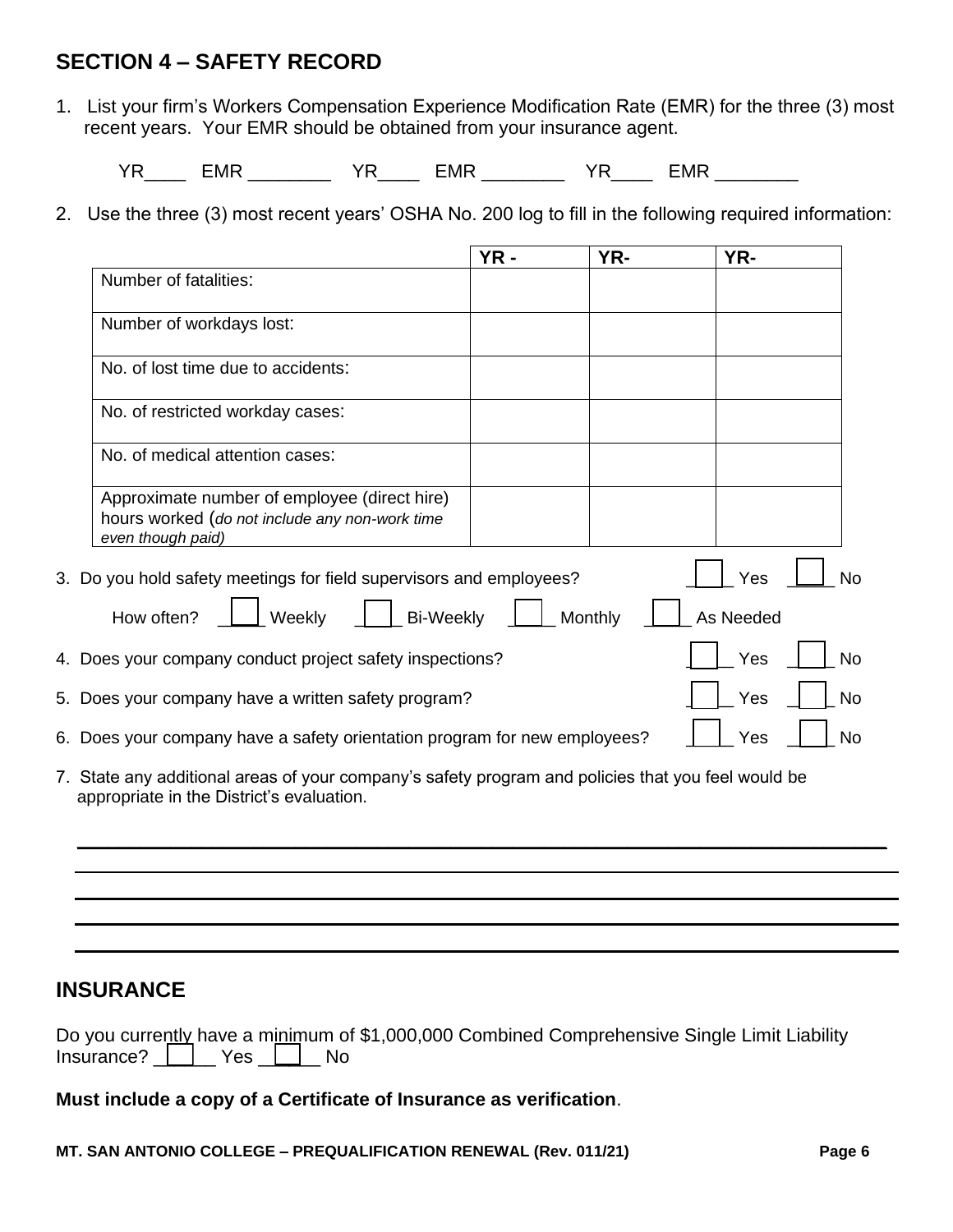# **SECTION 5 - SURETY INFORMATION**

List all surety companies, not agencies, utilized by your company in the last year.

#### **Must provide a letter stating bondability from surety company.**

| Company | <b>Contact &amp; Phone# / Email</b> | <b>Largest Bond</b> | <b>List Years</b><br><b>Used</b> |
|---------|-------------------------------------|---------------------|----------------------------------|
|         |                                     |                     |                                  |
|         |                                     |                     |                                  |
|         |                                     |                     |                                  |

Please explain on a separate page, with dates of occurrences, any positive answer to the following questions.

#### Has your company, any owner, or affiliated company ever: No No Yes

- 1. Been unable to obtain a bond or been denied a bond for a contract?
- 2. Defaulted on a contract forcing a Surety to suffer a loss?
- 3. Failed to complete a District contract within the authorized contract time?
- 4. Ever declared bankruptcy?
- 5. Been in receivership?
- 6. Had any arbitration (not litigation) on a contract?
- 7. Are there any outstanding liens/stop notices for labor and/or material filed against your firm on any contracts which have been completed or are being completed by your firm?
- 8. Is the company involved in litigation related to construction?
- 9. Have any of the sureties bonding your jobs been required or requested to complete any part of your work during the last year?
- 10. How many projects is your company currently bonded for?

|                          | wirig questio                          |
|--------------------------|----------------------------------------|
| <u>No</u>                | Yes                                    |
| $\Box$                   | $\Box$                                 |
| $\overline{\phantom{a}}$ | $\mathcal{L}_{\mathcal{A}}$            |
| $\mathsf{L}$             | $\vert \ \ \vert$                      |
| $\Box$                   | $\mathbf{E}$<br>$\mathcal{L}$          |
| $\Box$                   | $\mathbb{R}^2$<br>$\mathcal{L}$        |
| $\Box$                   | $\sqrt{2}$<br>$\overline{\phantom{a}}$ |
|                          |                                        |
| $\mathcal{L}$            |                                        |
| $\bigl\lceil$            |                                        |
| $\overline{\phantom{a}}$ |                                        |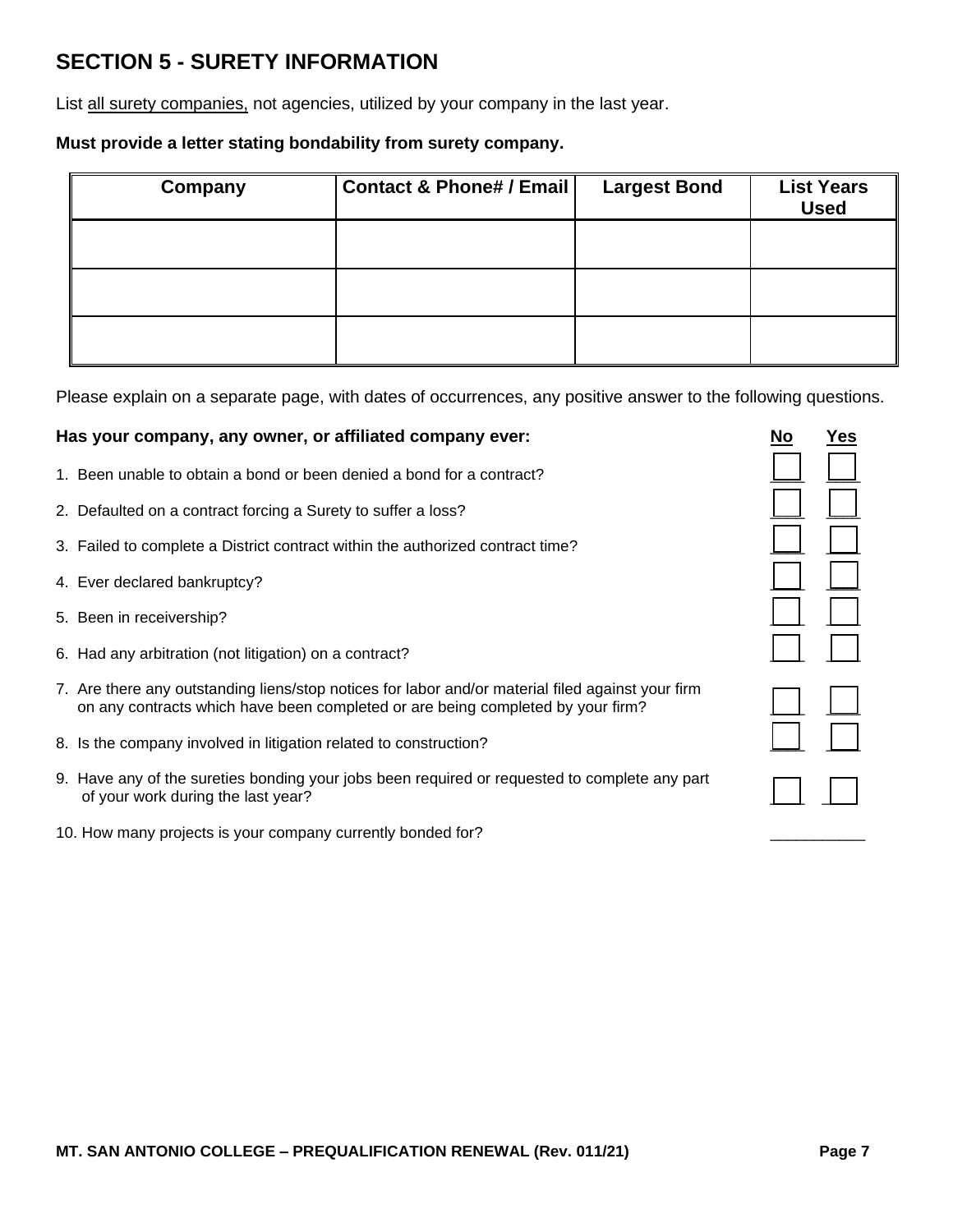### **SECTION 6 ‐ FINANCIAL INFORMATION A COMPILATION IS NOT ACCEPTABLE.**

1. Financial Statement: Submit the appropriate financial statement with this completed form. Reviewed or audited statements will be required for projects under \$15 million. Audited statements will be required for all construction projects totaling \$15 million and over.

| PLEASE CHECK ONE:               |       |        |
|---------------------------------|-------|--------|
| This is based on an $\parallel$ | Audit | Review |

2. Accountant's Certificate of Audit of Financial Statement:

Your accountant must complete and sign one of the following certificates (page 14), depending on the type of financial statement you are submitting with this application. Include the certificate with your completed application.

3. Accountant's Release Letter: Your completion of this form (page 15) permits the District to contact your accountant to verify that the financial statement you have submitted is the most recent one.

4. Financial Institution Release Letter: Your completion of this form (page 15) permits the District to contact the financial institution that provided a Letter of Credit for this application. You only need to complete this form if you have submitted a Letter of Credit with your application.

5. General Letter of Credit: If you wish the District to consider your line of credit as part of its calculation of your financial capacity, you must submit a Letter of Credit from your financial institution with your application.

The financial institution may use the following form (Page 16) or it may use its own letterhead as long as it certifies the credit amount and agrees that the credit will not be withdrawn or reduced without 45 days written notice to the District.

Fill in the following information below:

| <b>Based on Working Capital</b> |        |  |
|---------------------------------|--------|--|
| <b>ICurrent Assets:</b>         | \$0.00 |  |
| Current Liabilities:            | \$0.00 |  |
|                                 | \$0.00 |  |
|                                 | \$0.00 |  |

| <b>Financial Capacity</b> |        |                   |
|---------------------------|--------|-------------------|
| Lessor of Above:          | \$0.00 |                   |
| Line of Credit:           |        | \$0.00 (optional) |
| Total                     | \$0.00 |                   |

|         | <b>Based on Net Worth</b> |  |        |
|---------|---------------------------|--|--------|
| \$ 0.00 | <b>Total Assets:</b>      |  | \$0.00 |
| \$ 0.00 | <b>Total Liabilities:</b> |  | \$0.00 |
| \$ 0.00 |                           |  | \$0.00 |
| \$0.00  |                           |  | \$0.00 |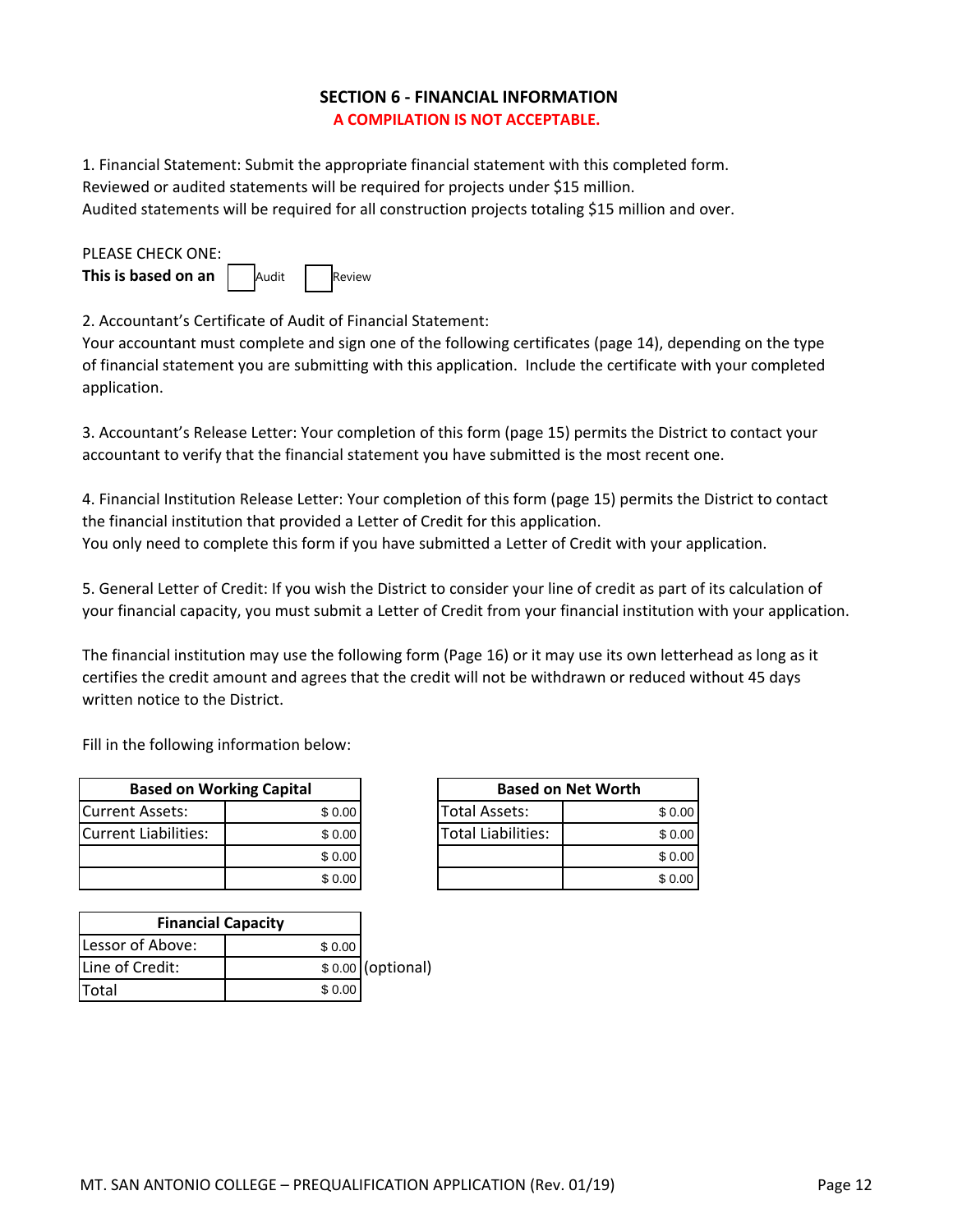## **COMPLETE THIS CERTIFICATE FOR AN AUDIT OF FINANCIAL STATEMENT:**

STATE OF: **Example 20** 

 standards, and accordingly included such tests of the accounting records and such other auditing We have examined the Financial Statement of **with any set of the set of the set of the set of the set of the set of**  $\alpha$ \_\_\_\_\_\_\_\_\_\_\_\_\_\_\_\_\_\_\_. Our examination was made in accordance with generally accepted auditing procedures as we considered necessary in the circumstances.

In our opinion, the accompanying financial statement included on pages  $\_\_$  to  $\_\_$  inclusive, present fairly, in all material respects, the financial position of **Example 2** as of

and the results of their operations and their cash flows for the year(s) then ended in conformity with generally accepted accounting principles.

\_\_\_\_\_\_\_\_\_\_\_\_\_\_\_\_\_\_\_\_\_\_\_\_\_\_\_\_\_\_ \_\_\_\_\_\_\_\_\_\_\_\_\_\_\_\_\_\_\_\_\_\_\_\_\_\_\_\_\_\_ Print name of Firm **Accountant's Signature** Accountant's Signature

Telephone No. License No.

 $\overline{\phantom{a}}$  , and the contract of the contract of the contract of the contract of the contract of the contract of the contract of the contract of the contract of the contract of the contract of the contract of the contrac

## **COMPLETE THIS CERTIFICATE FOR A REVIEW ONLY OF FINANCIAL STATEMENT:**

 as of \_\_\_\_\_\_\_\_\_\_\_\_\_\_\_\_\_\_\_\_. The information included in the financial statement is the I (we) have reviewed the accompanying financial statement of \_\_\_\_\_\_\_\_\_\_\_\_\_\_\_\_\_\_\_ representation of the management of the above firm.

 Based on my (our) review with the exception of the matter(s) described in the following paragraphs(s), I am (we are) not aware of any material modifications that should be made to the accompanying financial statements in order for them to be in conformity with generally accepted accounting principles.

 $\overline{\phantom{a}}$  , and the contract of the contract of the contract of the contract of the contract of the contract of the contract of the contract of the contract of the contract of the contract of the contract of the contrac

Print name of Firm **Accountant's Signature** Accountant's Signature

Telephone No. License No.

 $\overline{\phantom{a}}$  , and the contract of the contract of the contract of the contract of the contract of the contract of the contract of the contract of the contract of the contract of the contract of the contract of the contrac

 an opinion regarding the financial statements taken as a whole. Accordingly, we have not expressed (Note this review consists principally of inquiries of management and appropriate analytical procedures applied to this financial data. It is substantially less in scope than an examination in accordance with **generally accepted** auditing standards, the objective of which is the expression of such an opinion.)

Special note to Accountant: The above Certificates of Accountant shall not be made by any individual who is the regular employ of the individual, partnership or corporation submitting the statement; nor *by any individual who is a member of the firm with more than a ten percent financial interest.*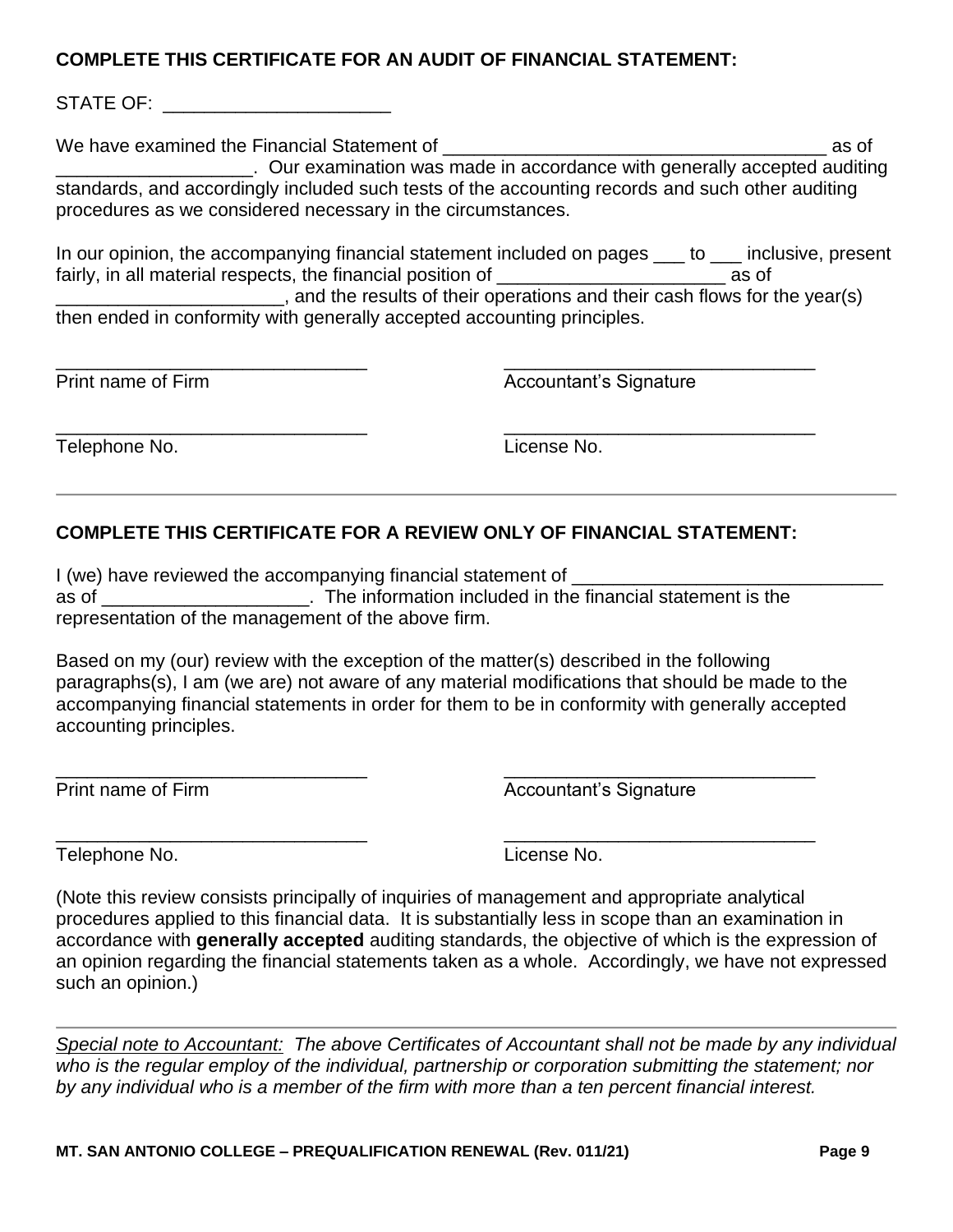# **ACCOUNTANT'S RELEASE LETTER**

 accounting firm to verify our most recent audited or reviewed financial statement. I understand the By signing the form below, I authorize Mt. San Antonio College to contact our company's licensed financial statement is confidential information and is not open to public inspection.

| Name               | <b>Contractor's Signature</b> |
|--------------------|-------------------------------|
|                    | <b>Title</b>                  |
|                    | <b>Company Name</b>           |
|                    | Date                          |
| District Use Only: |                               |

# **FINANCIAL INSTITUTION RELEASE LETTER (For use only when augmenting financial rating with a Letter of Credit)**

 By signing the form below, I authorize Mt. San Antonio College to contact our financial institution to verify our line of credit information. I understand this information is confidential information and is not open to public inspection.

| Name                |  |              | Signature |
|---------------------|--|--------------|-----------|
|                     |  | <b>Title</b> |           |
| <b>Company Name</b> |  |              |           |
|                     |  | Date         |           |
| District Use Only:  |  |              |           |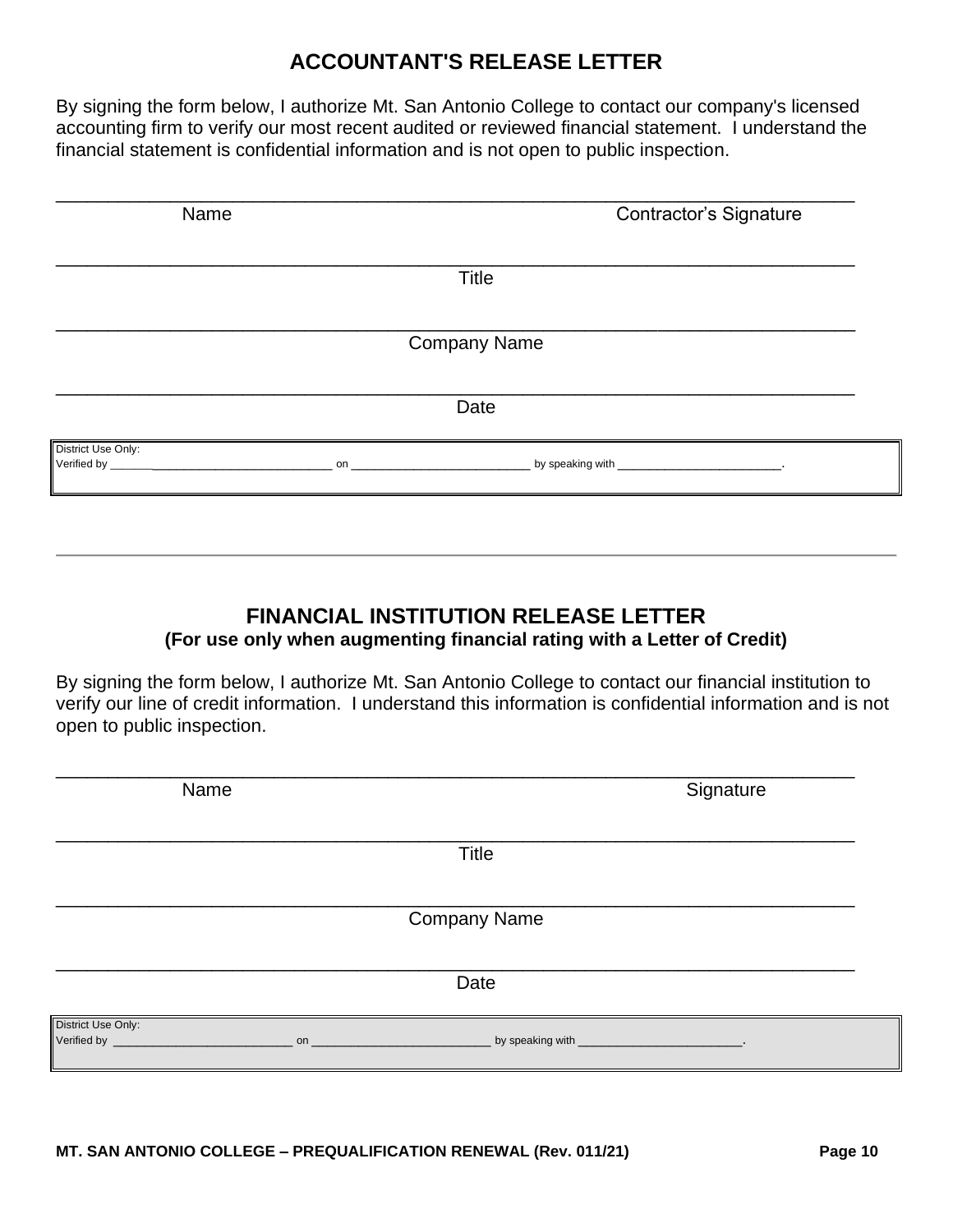*original signature. A letter of credit is optional, not mandatory. It may be used to increase your The following form may be completed by your financial institution to augment your financial rating. If it prefers, your institution may issue a Letter of Credit on its own letterhead, provided the Letter of Credit contains substantially the same provisions, and is addressed to the District and bears an financial capacity by the value of the letter of credit.* 

*General lines of credit are not accepted. A letter of credit must be issued specifically to the District as outlined below to be used.* 

- E MAIL: **[purconstruction@mtsac.edu](mailto:purconstruction@mtsac.edu)**
- ATTENTION: **Angelic Davis, Director of Purchasing**
- SUBJECT: **GENERAL LETTER OF CREDIT**

Reference is made to the prequalification of: \_\_\_\_\_\_\_\_\_\_\_\_\_\_\_\_\_\_\_\_\_\_\_\_\_\_\_\_\_\_\_\_\_\_\_\_\_\_

Name of Contractor

 unqualified line of credit not to exceed \$\_\_\_\_\_\_\_\_\_\_\_\_\_\_\_\_\_\_\_\_\_\_\_\_\_\_\_\_\_\_\_\_ and that such credit will not be withdrawn or reduced without 45 days written notice to the District. Under Board Rules of the Board of Trustees pertaining to the construction, alteration and maintenance of School District Facilities, we certify that the above Contractor has been extended an

|                                | Name of Financial Institution | <b>Institution No. Code</b> |
|--------------------------------|-------------------------------|-----------------------------|
| Address:                       |                               |                             |
|                                |                               |                             |
|                                |                               |                             |
|                                |                               |                             |
| Signature/Date:                |                               |                             |
| <b>Print Name &amp; Title:</b> |                               |                             |